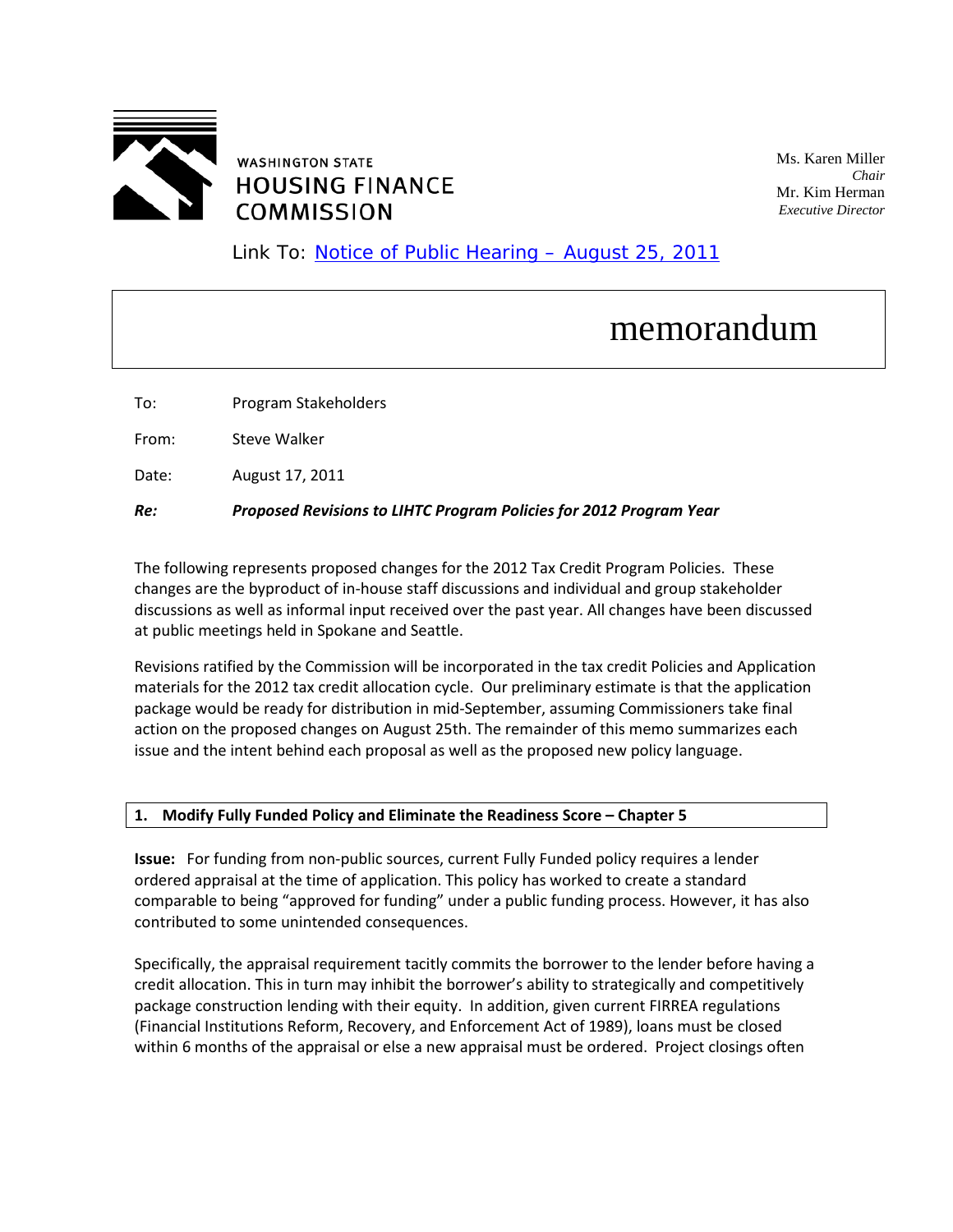happen more than 6 months after application; therefore, this policy can unintentionally trigger the ordering of a second appraisal.

Currently, there are two different point minimums in the Policies: an Application Point Minimum and a Fully Funded Readiness Score. The Fully Funded Readiness Score is no longer necessary given the current number of allocation point criteria and the current level of competition.

# **Proposed Changes:**

- To be considered Fully Funded, all necessary public resources and any source of funds that is allocated on a competitive basis (e.g. FHLB AHP funds) must be fully committed at the time of application. Require that Applications include documentation of committed funds.
- For any private debt sources, a letter of interest from the expected lender must be provided. Eliminate the lender-ordered appraisal requirement.
- Eliminate Readiness Score; Change Application Point Minimum to a minimum of 132 points excluding Housing Needs points. Change the Rural Development Set-Aside minimum to 105 points excluding Housing Needs points.

# **2. Replace current 221(d)(3)Total Development Cost Limit policy with an alternative Cost Limit policy –Chapter 3**

**Issue:** Total development cost (TDC) limits have always been a part of program policy. To date, the HUD 221(d)(3) Mortgage Limits have been used as the basis for the TDC Limits policy. The HFA community has found these HUD limits to be an imprecise indicator of development costs. Over the years, the policy has used various escalation factors in efforts to mitigate deficiencies. While our policy objective of cost containment remains unchanged, we want to implement a better cost gauge than the HUD 221(d)(3) Mortgage Limits.

## **Proposed Changes:**

Cost Database - The new TDC Limits policy is based on the analysis of 3 years' worth of in-house cost data. Staff has compiled a cost database using development cost data from 105 projects comprised of 6,735 units from:

- Competitive 9% applications
- Recent final cost certifications for both competitive 9% and bond /tax credit deals
- Final development budgets for all ARRA funded projects.

New project cost information will be added on an ongoing basis.

The size of cost database provides a representative sample and is informative. However, it is limited and staff is sensitive to its restrictions. For example, there is a large enough sample of projects in King County to determine appropriate cost limits for the King County context. There is also a large enough sample to determine limits for the Balance of State. However, the samples quickly shrink when the data is parsed by county or by city; by project type (new construction or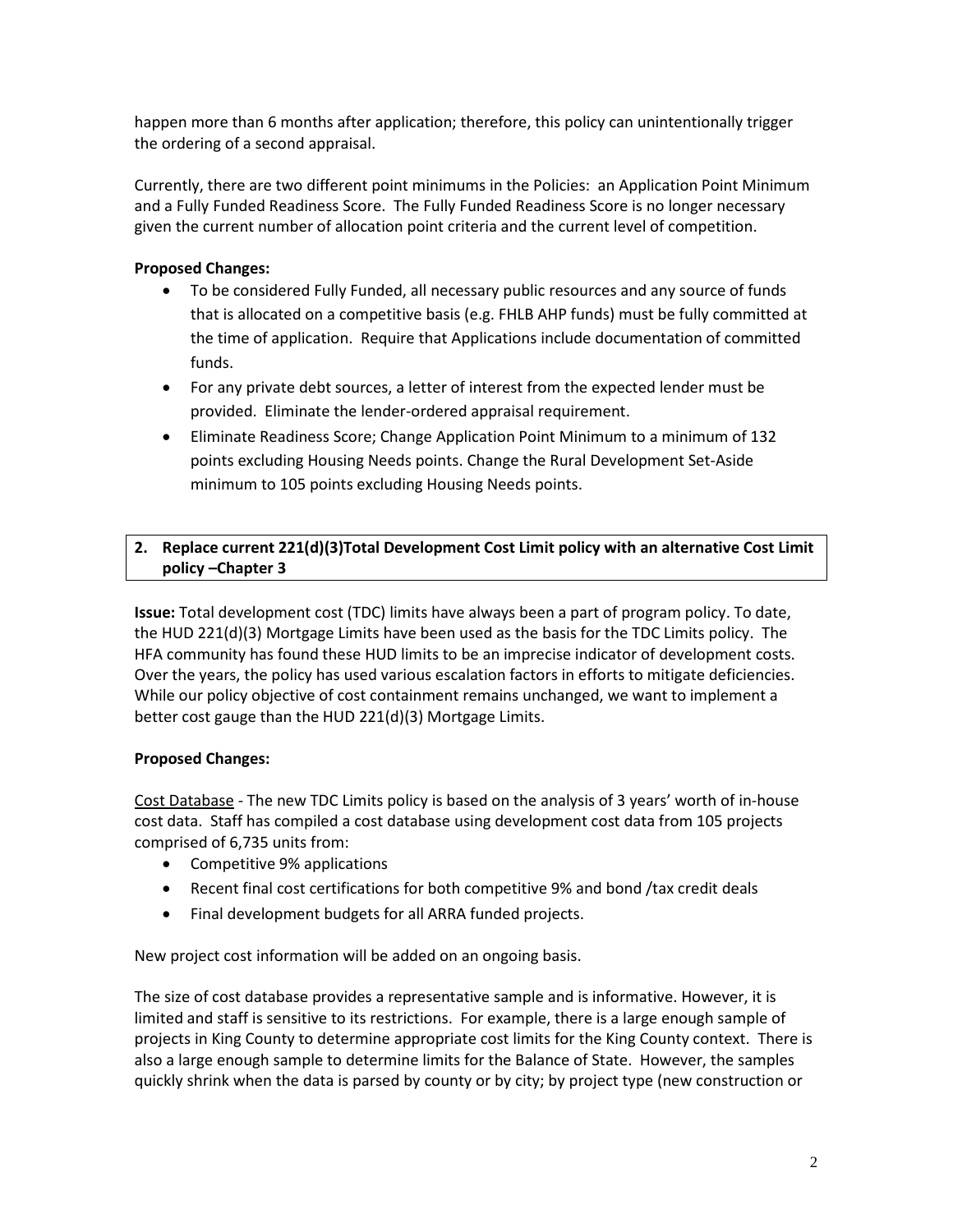rehabilitation); or by construction type (high rise, low rise, garden style). We acknowledge that the Balance of State category is broad and accounts for little variance in development context. As the cost database grows, the potential for further refinement exists. However, staff is also mindful that the adopted model must be reasonable to maintain over time.

Furthermore, we recognize that limits based on the Cost Database may not be appropriate in every circumstance. The proposed policy waiver component and its administration is a critical part of this proposal.

In crafting this policy, a number of approaches have been considered: cost per unit limits, cost per square foot limits, cost per bedroom limits, cost per unit by project type limits (e.g. Supportive Housing, Large Household, etc.), and cost per unit by number of bedrooms limits. While each indicator above has its strengths and weaknesses, staff has determined that cost per unit by number of bedrooms is the best indicator to address the wide variety of project types funded with tax credits.

By isolating the unit cost data by number of bedrooms, staff has been able to analyze project data by project type and location. We were able to isolate outliers and examine their role in influencing the resulting cost limits. Using cost per unit by number of bedrooms is also consistent with the approach of the current policy and thus simplifies implementation.

Link to[: Total Development Cost Limits Data](http://www.wshfc.org/tax-credits/TotalDevelopmentCostLimitsData.xls) 

## The Policy

Similar to the current Total Development Cost Limit policy, this new proposal imposes a Total Development Cost limit calculated using cost per unit limits differentiated by number of bedrooms in a unit.

This new Total Development Cost Policy includes the following elements:

- Total Development Cost = Total Project Cost excluding the cost of land and capitalized reserves.
- All units (including common area units) are included in the calculation.
- Supportive Housing projects (i.e. 75% Homeless) will use the King County limit schedule regardless of location.

The Total Development Cost limit is the sum of the total number of units of each bedroom size multiplied by the respective cost limits. Unlike the current policy, there will not be any escalation factors applied to these limits. The policy differentiates projects in King County from the Balance of State.

|                         |               | <b>One</b>     | Two            | <b>Three</b>   | Four <sup>+</sup> |
|-------------------------|---------------|----------------|----------------|----------------|-------------------|
|                         | <b>Studio</b> | <b>Bedroom</b> | <b>Bedroom</b> | <b>Bedroom</b> | <b>Bedroom</b>    |
| <b>King County</b>      | \$195,000     | \$220,000      | \$260,000      | \$315,000      | \$347,000         |
| <b>Balance of State</b> | \$135,000     | \$152,000      | \$184,000      | \$239,000      | \$263,000         |

## **Limit Schedule**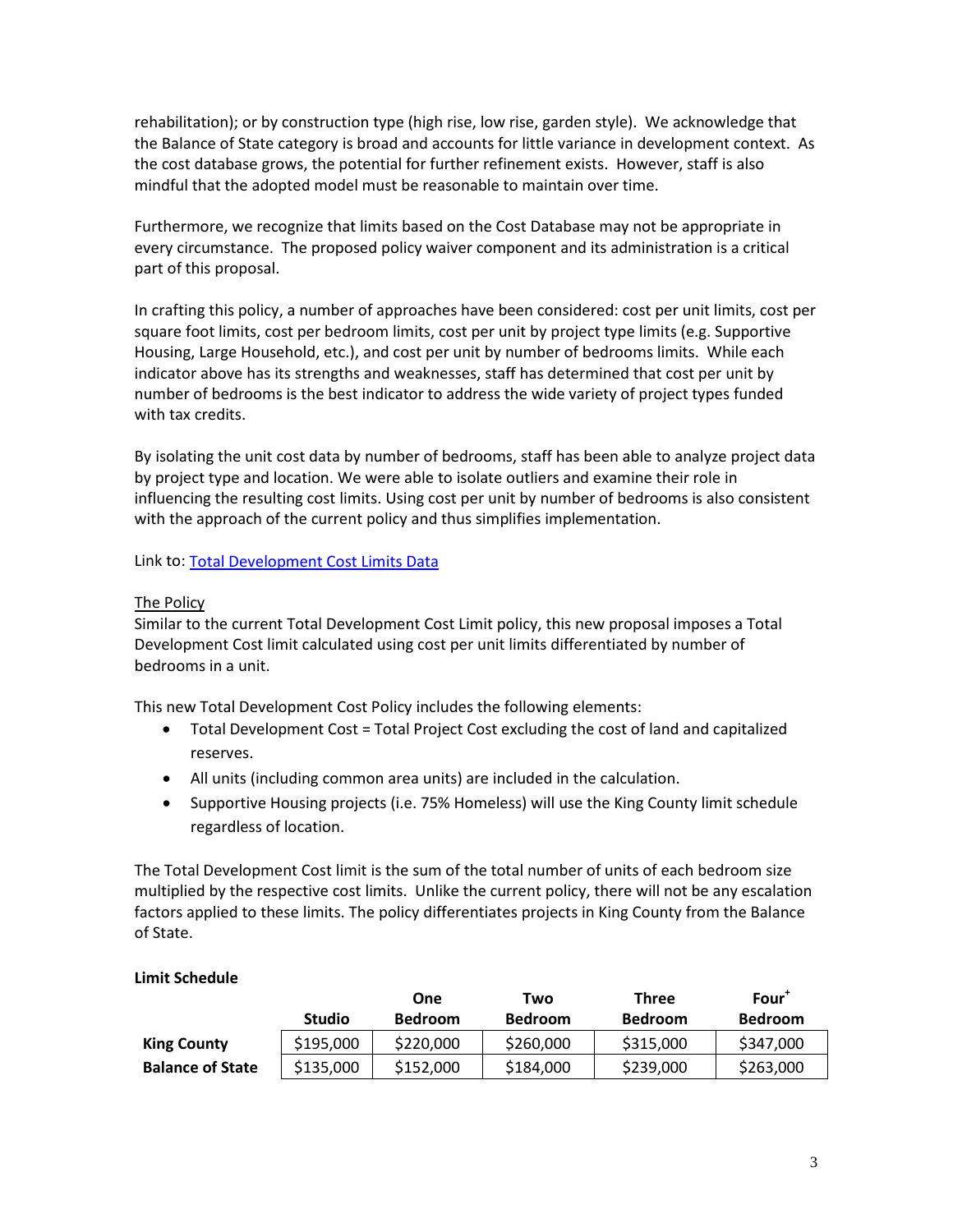### **Waiver of the Total Development Cost Limit**

A waiver of the Total Development Cost Limit must be requested and approved in writing 60 days prior to submission of the Application. Applications submitted that exceed the Total Development Cost limit without an approved waiver will be disqualified and not considered further.

Waiver requests will be evaluated to determine whether additional costs are reasonable and justifiable under the circumstances, attributable to unique development characteristics, and consistent with the housing needs and priorities identified in the Policies.

If a Project exceeds the Total Development Cost Limit by 20% or less, the waiver is subject to the approval of the Tax Credit Program Director. If a Project exceeds the Limit by more than 20%, the waiver must be approved by the Executive Director prior to the submission of the Application.

#### **Changes in Total Development Costs**

The intent of this policy is to encourage the communication of any unanticipated changes in project costs. In order for any increases in TDC to be recognized in the Maximum Developer Fee calculation, such increases must be proactively communicated and approved by the Tax Credit Director. The Commission retains the right to disallow any development cost.

Any costs in excess of the Total Development Cost Limit reflected in the Final Cost Certification that have not been approved in advance by the Tax Credit Director, will not be recognized for the purposes of calculating the Maximum Developer Fee.

#### **Cost Containment Incentive**

It is the intention of staff to add a cost containment incentive in the form of Allocation Criterion points to the Policies for the 2013 tax credit allocation round.

#### **3. Credit Per Unit Limits – Chapter 3**

**Issue:** In 2009, as a response to coinciding increases in the cost of construction and significant decreases in credit investment pricing, the WSHFC passed a temporary increase to the program's credit per unit policy, applicable only to the 2010 and 2011 housing credit allocation rounds. As a part of that 2009 policy action, these temporarily increased limits revert back to the published 2009 level (escalating as prescribed under policy by any increases to the per capita authority rate) for the 2012 program year.

**Proposed Changes:** Reset Credit Per Unit Limits according to the 2009 policy.

The new Credit per Unit Limits for 2012 are as follows: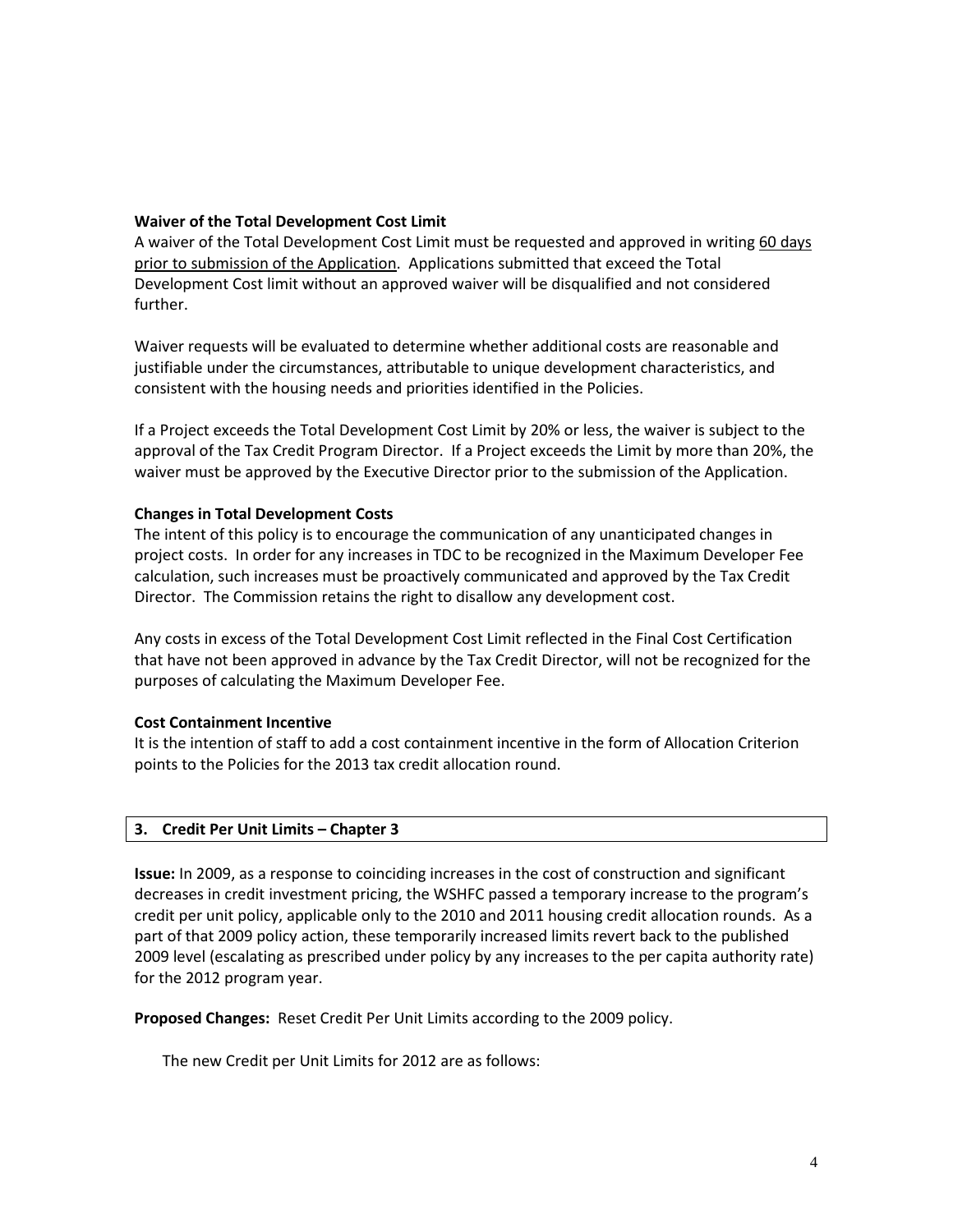- Per unit credit limit is **\$14,784\*** per low-income housing unit.
- Per units credit limit for projects located in a QCT, DDA or deemed Eligible for the State Designated Boost is **\$19,181\*** per low-income housing unit.

\*These limits include a 2.38% increase over the 2009 limits to account for the 2011 increase in the per capita authority rate (\$2.10 to \$2.15). Should the 2012 per capita rate be greater than \$2.15, these limits will be adjusted accordingly. The per capita authority rate is typically published in December.

# **4. Targeted Area Points and Community Revitalization Plan Points – Chapter 6**

**Issue:** The policy intent for the Targeted Areas point category is to give priority to proposals that are demonstrably responding to affordable housing planning efforts by local, state or federal governments.

Current policy awards 5 allocation points for projects located in one of four areas-

- 1. A qualified census tract (QCT)
- 2. A difficult development area (DDA)
- 3. Area targeted by the local jurisdiction
- 4. Eligible Tribal Area

QCTs are those census tracts in which 50% or more of the households are income eligible (i.e. 60% AMGI or below) and the population of all census tracts that satisfy this criterion does not exceed 20% of the total population of the respective area. In areas where more than 20% of the population qualifies, census tracts are ordered from the highest percentage of eligible households to the lowest. QCTs are often the poorest census tracts in a jurisdiction.

DDAs are areas (generally Counties) designated by HUD with high construction, land, and utility costs relative to its AMGI.

Unlike DDAs, projects located in Qualified Census Tract (QCT) alone do not satisfy the intent of the Commission's Targeted Area policy. Rather than award allocation priority "points" for projects simply located in QCTs, staff is investigating a better policy approach to prioritize local affordable housing needs.

Staff will be proposing a more comprehensive Targeted Area policy for implementation beginning in 2013. To initiate this process, we propose phasing out prioritizing QCTs as a targeted area.

## **Proposed Changes:**

• Require requests for Community Revitalization Plan (CRP) points to be submitted 60 days in advance of application deadline for preapproval *[Beginning in the 2012 Allocation Round].*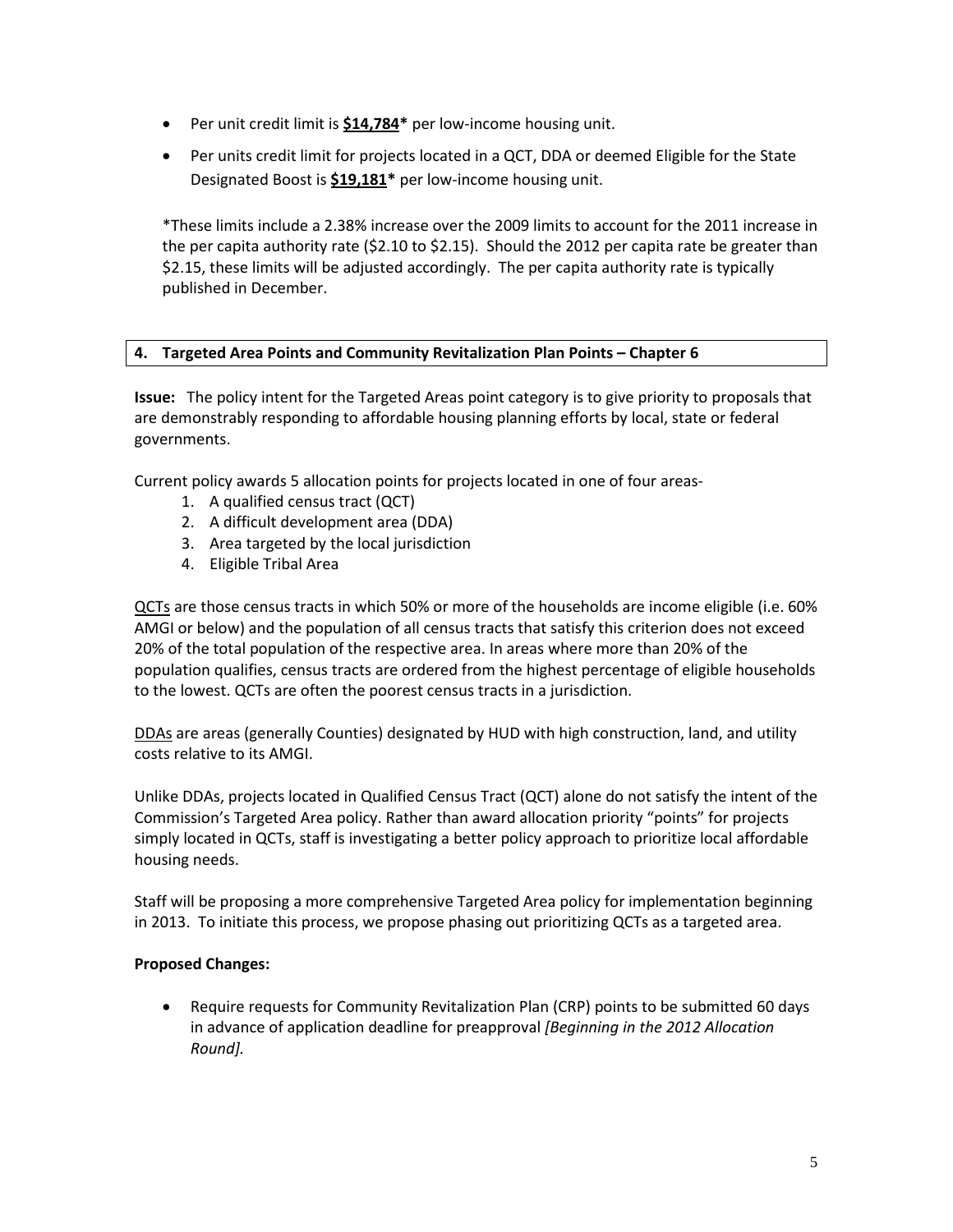- Eliminate QCT from the list of areas eligible for Targeted Area points *[Beginning in the 2013 Allocation Round].* Note: The 130% eligible basis boost for projects located in QCTs is a provision of Section 42 of the IRC and is unchanged by this policy proposal.
- Consider enhancing targeted area policy by incorporating CRP into the definition. *[Beginning in the 2013 Allocation Round].*

# **5. Sustainable Development Standards**

**Issue:** Current Policy requires all tax credit projects comply with the Evergreen Sustainable Development Standard (ESDS). The ESDS is required by legislative mandate of all Housing Trust Fund Projects. In a spirit of concurrence, the Commission has followed suit with its own ESDS requirement. At the time of implementation, there was not clear evidence of other comparable sustainable development standards and the Commission determined that ESDS was most appropriate. Since that time, other national recognized standards have evolved.

Additionally, the Department of Commerce has recently replaced the original version of ESDS (v1.3) with a substantial update (v2.0).

# **Proposed Changes:**

- Projects applying after January 1, 2012 must comply with ESDS v2.0. Projects applying prior to January 1, 2012 are subject to ESDS v1.3.
- 4% tax credit/tax exempt bond deals only Recognize the existence of acceptable sustainable development standards comparable to the ESDS. Applicants proposing to use an alternative standard must gain approval by the Commission prior to submitting an application.

# 6. **State Designated Basis Boost**

**Issue:** Under current Policy, Rural Projects are automatically eligible for the State Designated Eligible Basis "boost;" there is no approval process. Non Rural Projects who are seeking a State Designated Eligible Basis boost must currently make a request for the boost as part of the tax credit application. Approval of these Non Rural Project state boost requests is made on a case by case basis by the Commission as part of the tax credit application review process.

This current process creates uncertainty for the Non Rural Projects who are seeking the boost since the Commission's review of the boost request is not made until after the application is submitted. By implementing a pre-application approval process for Non Rural Projects seeking the state designated boost, those applicants will have a response to their approval request prior to submitting a tax credit application and can structure their application accordingly.